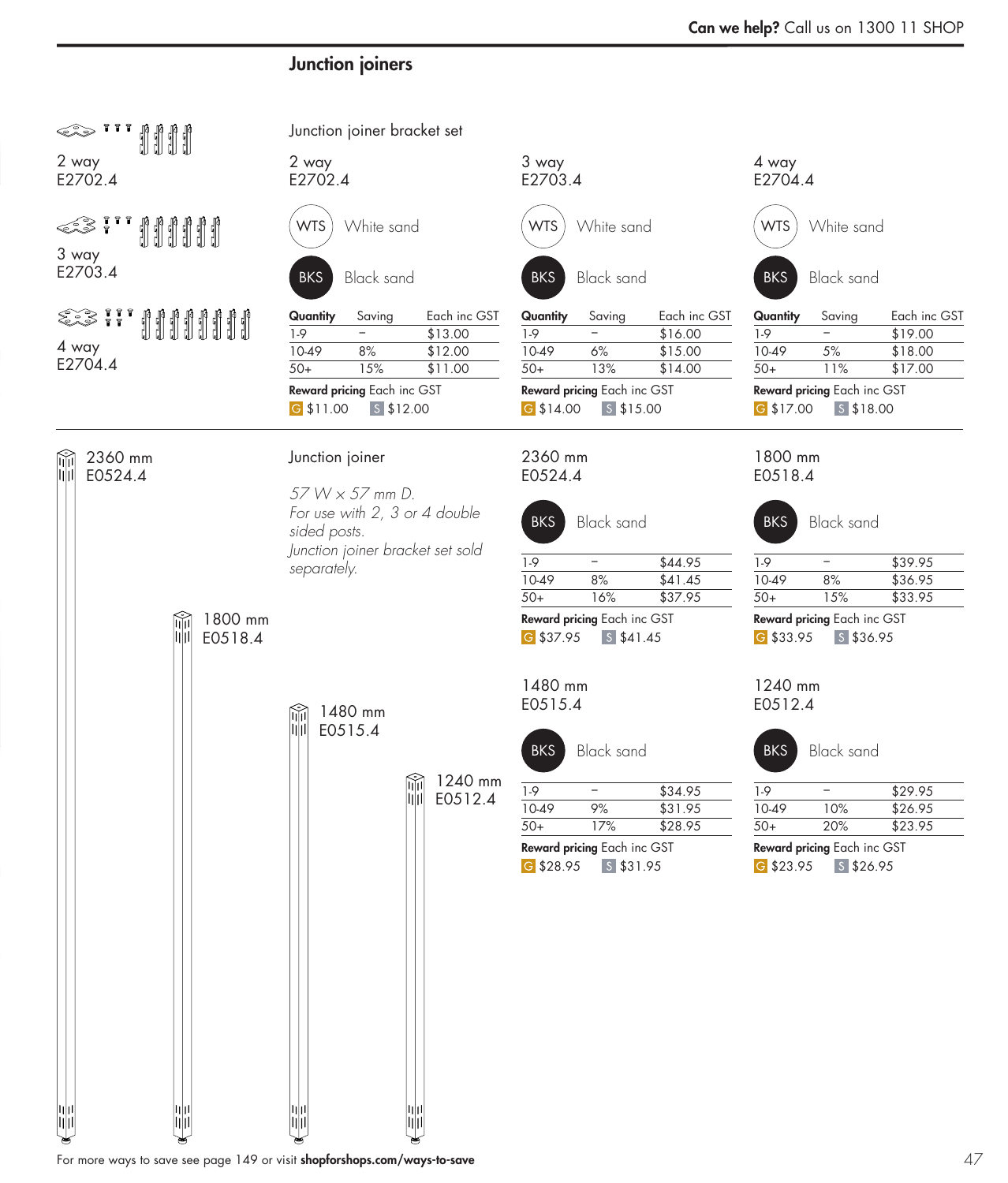

## End bay post covers & inner panels